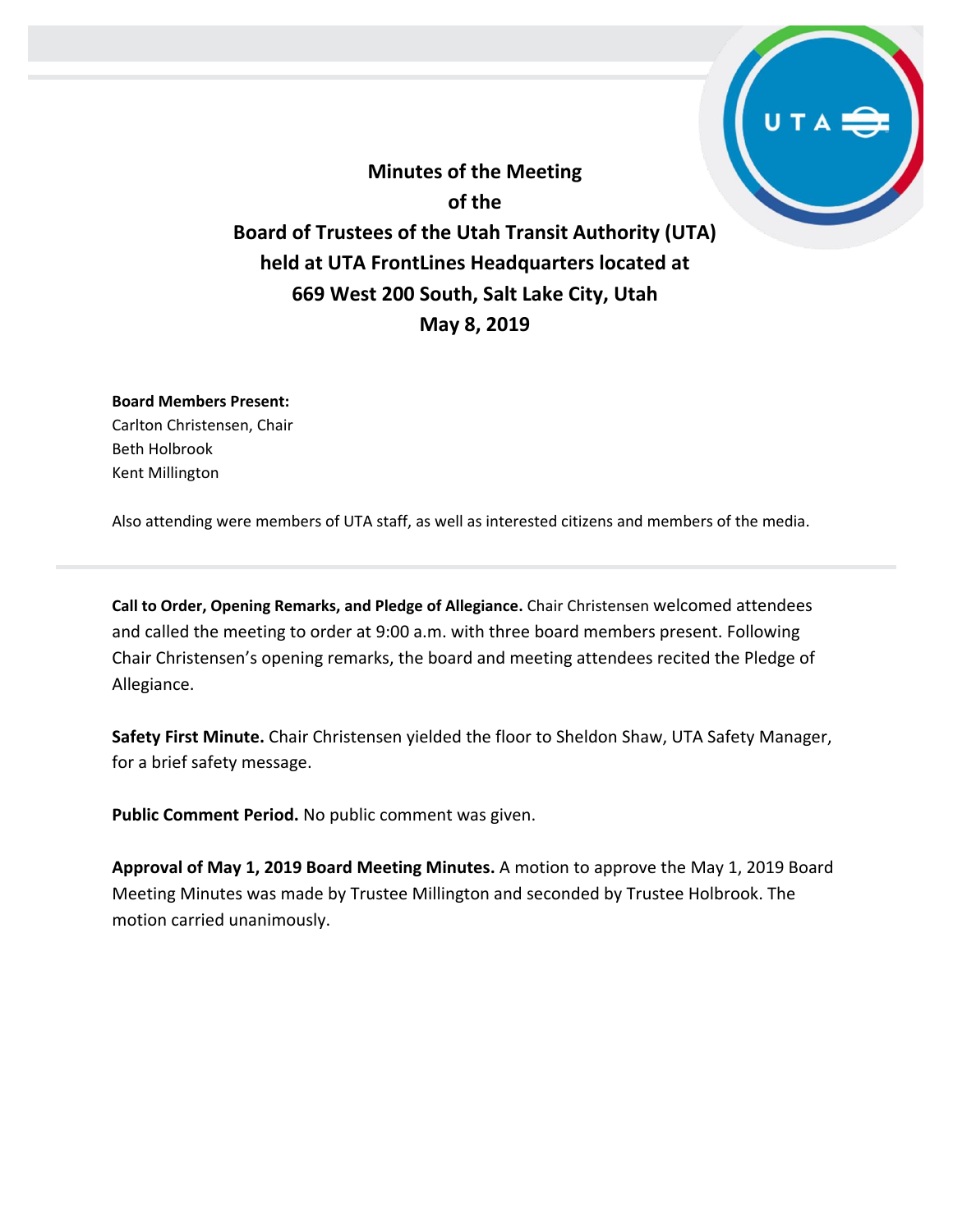#### **Agency Report.**

**TIGER First/Last Mile Project.** Steve Meyer, UTA Interim Executive Director, was joined by Grey Turner, UTA Senior Program Manager of Engineering and Project Development, and Heather Bening, UTA Project Manager II. They delivered a presentation on the Transportation Investment Generating Economic Recovery (TIGER) First/Last Mile Project, including an overview of the program goal, what the TIGER grant entails, a summary of the projects included in the program, access to information about the program on UTA's website, agreements included in the program, and progress toward completion. Discussion ensued. Questions on lessons learned from the program to date, cost change impacts to the program, and the difference between a bike lane and a multi-use path were posed by the board and answered by staff.

**Main Street Construction (Half Grand Union) Update.** Mr. Meyer was joined by Eddy Cumins, UTA Chief Operating Officer, and Greg Thorpe, UTA Project Manager III. Mr. Cumins provided an update on how work on the project is progressing. Discussion ensued. Questions on the material under the track and initial construction were posed by the board and answered by staff.

**Grants Update.** Mr. Meyer provided an update on UTA's discretionary and pending grants as well as grant applications in development. The latter include:

- USDOT BUILD for the future of FrontRunner: \$12-20 million
- 2019 FTA 5339 Low-No with Park City for two electric buses on the Park City-Salt Lake City route: >\$2 million
- 2019 FTA 5339 (b) Bus and Bus Facilities for system-wide bus stops: \$2-5 million
- FEMA TSGP for various security improvements: \$1-3 million
- WFRC and MAG-programmed CMAQ/STP/TAP for various projects: \$5-10 million
- FTA TOD Planning for transit-oriented development planning associated with the future of FrontRunner: \$1 million

Mr. Meyer also provided information on annual formula funding received by the agency.

Discussion ensued. Questions on electric bus facilities in Park City, the type of buses anticipated from the Volkswagen settlement funds, and the extent of the pilot project for the voucher program were posed by the board an answered by staff.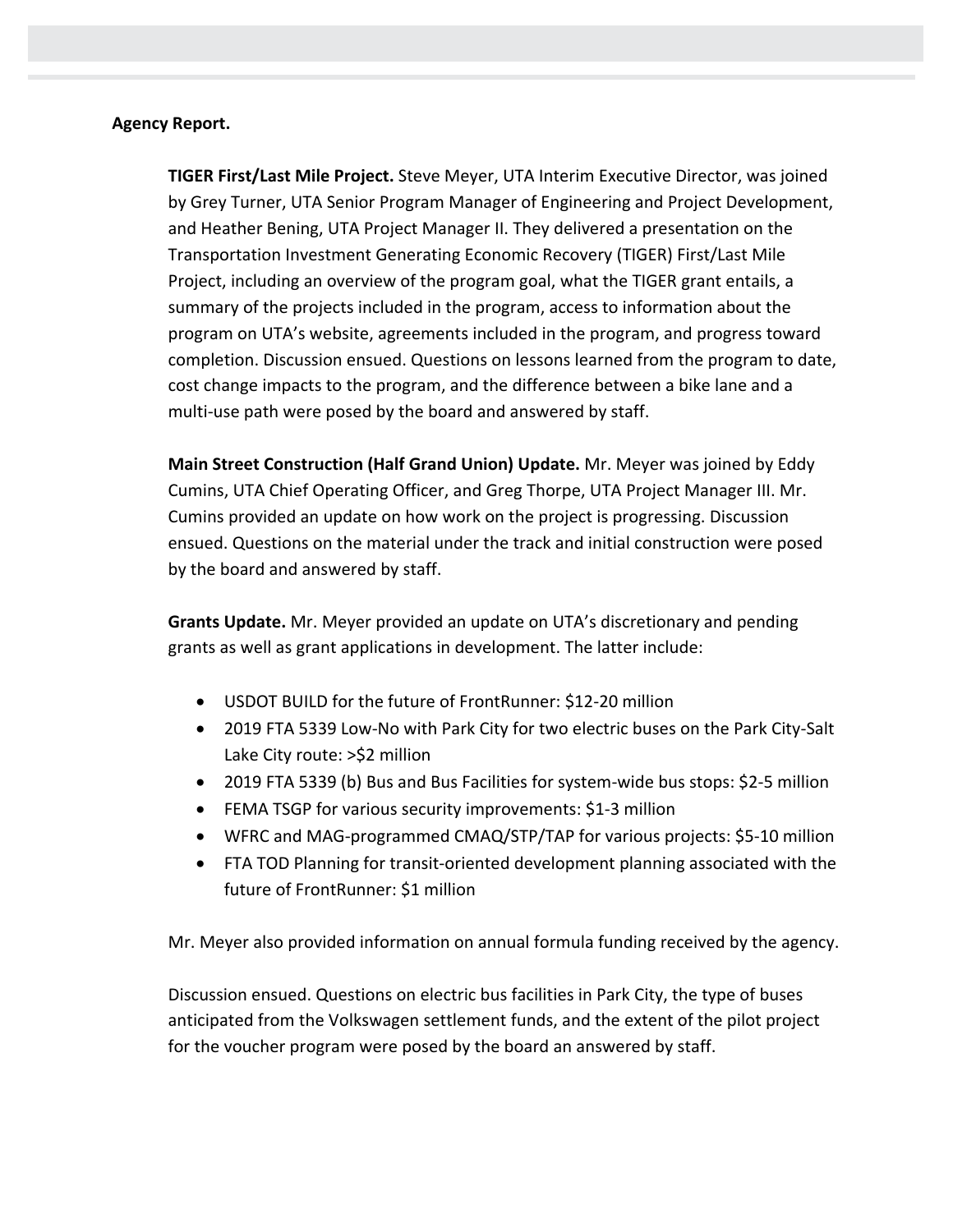# **R2019-05-02 Authorizing Execution of Interlocal Agreement with Utah County (Service Level**

**Agreement).** Trustee Millington spoke about the service level agreement that Utah County requested when it authorized 4<sup>th</sup> quarter funding for transit. The agreement outlines a process for reviewing and approving certain projects proposed for Utah County.

A motion to approve R2019-05-02 was made by Trustee Millington and seconded by Trustee Holbrook. The motion carried unanimously with aye votes from Trustee Millington, Trustee Holbrook, and Chair Christensen.

## **Contracts and Pre-Procurements.**

**Contract: Bus Lifts for Meadowbrook and Ogden Facilities (Stertil-Koni, Inc.).** Eddy Cumins, UTA Chief Operating Officer, summarized the contract, which replaces aging bus lifts at the Ogden and Meadowbrook garages. Discussion ensued. A question on the implementation timeline was posed by the board and answered by Mr. Cumins.

A motion to approve the change order was made by Trustee Millington and seconded by Trustee Holbrook. The motion carried unanimously with aye votes from Trustee Millington, Trustee Holbrook, and Chair Christensen.

#### **Discussion Items.**

**Census 2020.** Zee Xiao and Marti Woolford, both with Salt Lake County, delivered a presentation on efforts to obtain accurate information on the 2020 census. Ms. Xiao suggested UTA could assist in the census effort by encouraging employees and riders to complete the census through marketing tactics and events. Discussion ensued. Questions on declining response rates, the process for counting college students, the citizenship question appearing on the census, and census efforts in other counties were posed by the board and answered by Ms. Xiao and Ms. Woolford. Chair Christensen suggested assigning UTA staff to review opportunities for the agency to support this effort.

**Executive Team Performance Metrics Follow Up.** Mr. Meyer and the UTA executive team (comprised of Mr. Cumins; Bob Biles, UTA Chief Finance Officer; Kim Ulibarri; UTA Chief People Officer; and Nichol Bourdeaux, UTA Chief Marking & Communications Officer) provided information on their 2019 performance objectives. Discussion ensued. The board expressed informal support for the performance metrics as presented. Chair Christensen suggested increasing brand reinforcement across the agency.

Chair Christensen called for a brief recess at 10:33 a.m.

The meeting resumed at 10:41 a.m.